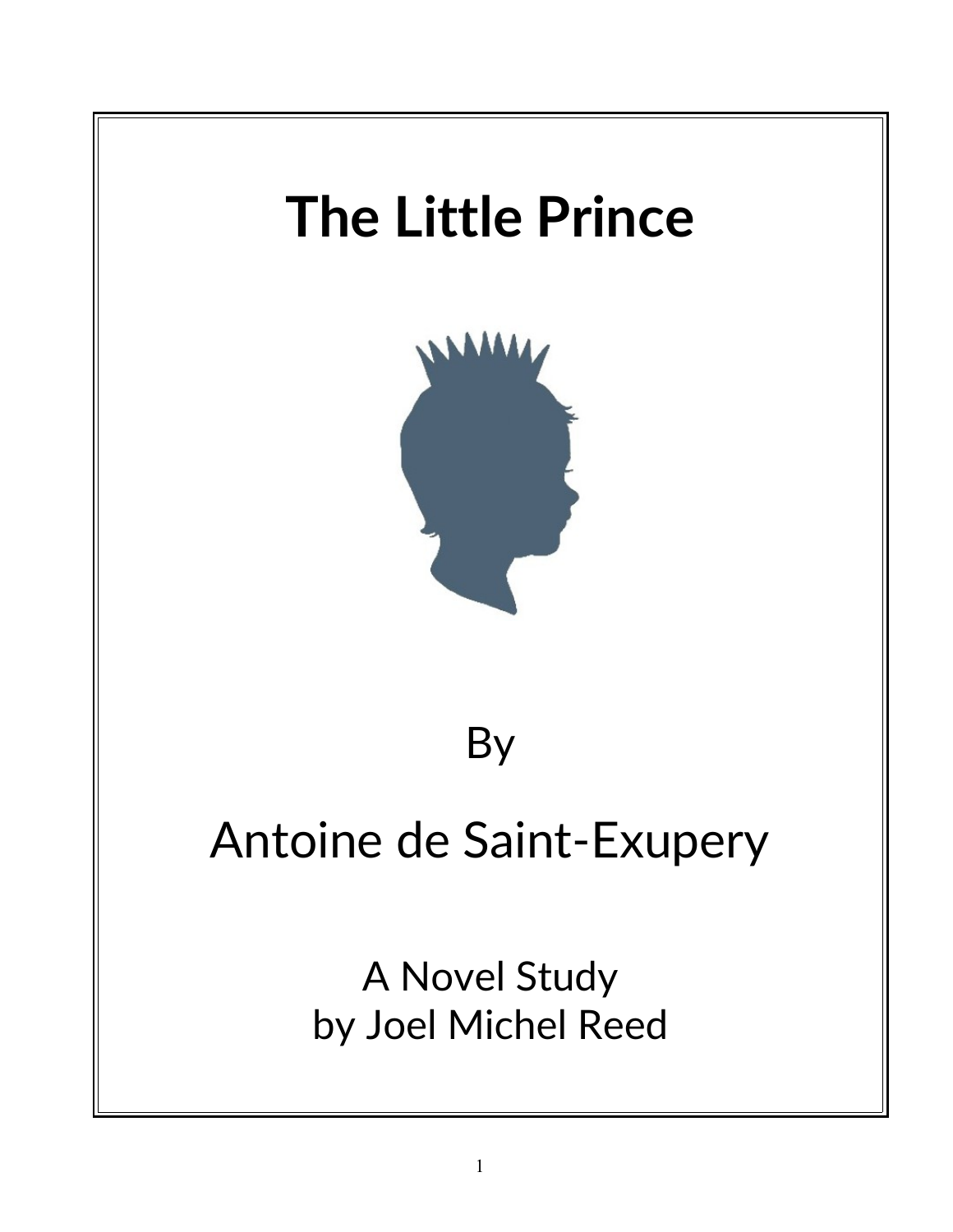*By Antoine de Saint-Exupéry*



## **Table of Contents**

| <b>Suggestions and Expectations</b> | 3  |
|-------------------------------------|----|
|                                     |    |
| List of Skills                      | 4  |
|                                     |    |
| Synopsis / Author Biography         | 5  |
|                                     |    |
| <b>Student Checklist</b>            | 6  |
| Reproducible Student Booklet        | 7  |
|                                     |    |
| <b>Answer Key</b>                   | 51 |

**About the author:** Joel Reed has over 70 published novel studies and is the author of four  $\vert$ novels. For information on his work and literature, please visit  $\overline{\text{www.reednovelstudies.com}}$ 

> Copyright © 2015 Joel Reed Revisions Completed in 2022 All rights reserved by author. Permission to copy for single classroom use only. Electronic distribution limited to single classroom use only. Not for public display.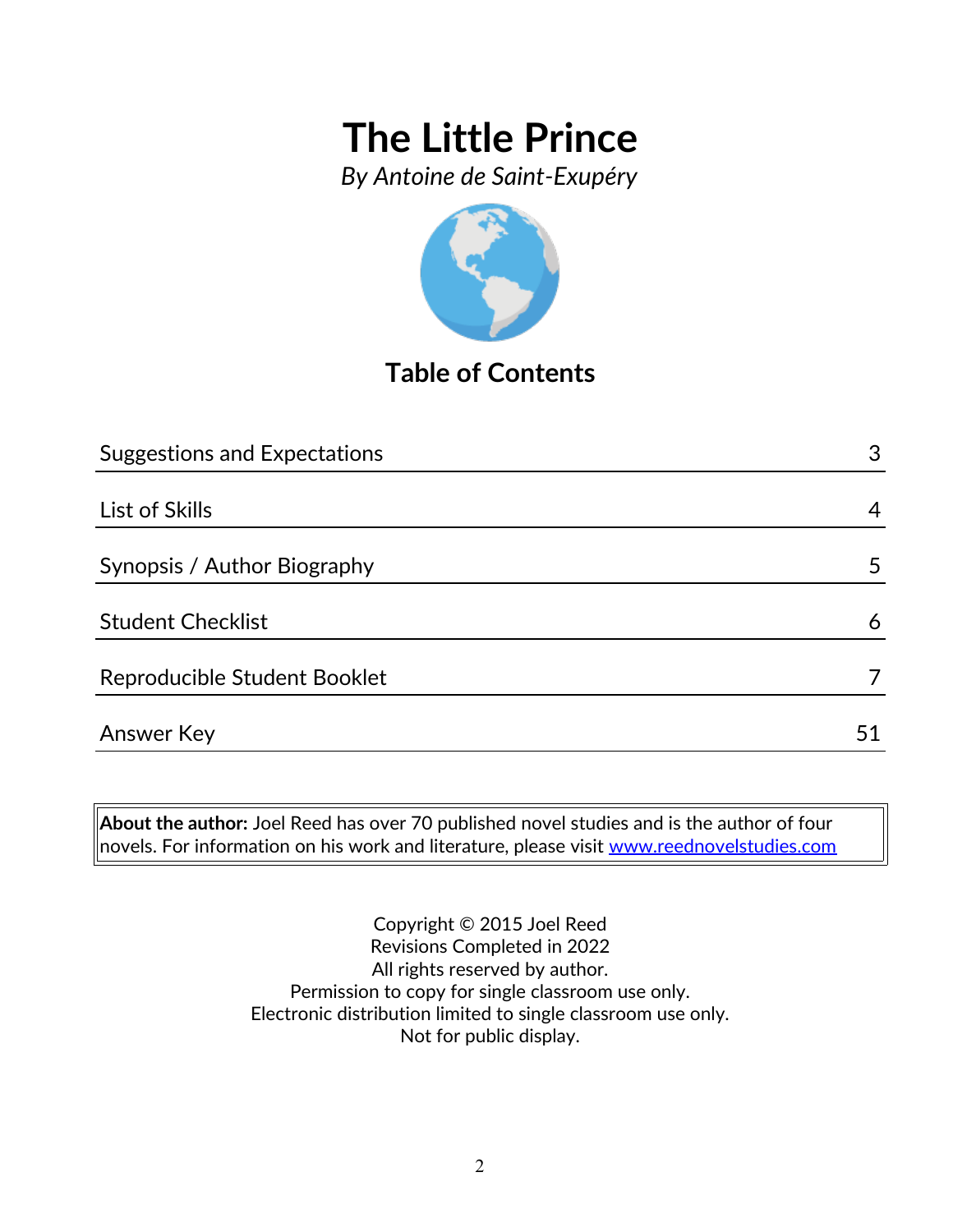*By Antoine de Saint-Exupéry*

## **Suggestions and Expectations**

This curriculum unit can be used in a variety of ways. Each chapter of the novel study focuses on four or five chapters (sections) of **The Little Prince** and is comprised of five of the following different activities:

- Before You Read
- Vocabulary Building
- Comprehension Questions
- Language Activities
- **Extension Activities**

### **Links with the Common Core Standards (U.S.)**

Many of the activities in this unit are supported by the Common Core Standards. For instance the *Reading Standards for Literature, Grade 5*, makes reference to the following:

a) determining the meaning of words and phrases. . . including figurative language;

b) explaining how a series of chapters fits together to provide the overall structure;

c) compare and contrast two characters;

d) determine how characters … respond to challenges;

e) drawing inferences from the text;

f) determining a theme of a story . . . **and many others.**

A principal expectation of the unit is that students will develop their skills in reading, writing, listening and oral communication, as well as in reasoning and critical thinking. Students will also be expected to provide clear answers to questions and well-constructed explanations. It is critical as well that students be able to relate events and the feelings of characters to their own lives and experiences and describe their own interpretation of a particular passage.

A strength of the unit is that students can work on the activities at their own pace. Every activity need not be completed by all students. A **portfolio cover** is included (p.7) so that students may organize their work and keep it all in one place. A **Student Checklist** is also included (p.6) so that a record of completed work may be recorded.

Additional icons provided by [http://www.iconka.com](http://www.iconka.com/) and http://artdesigner.ly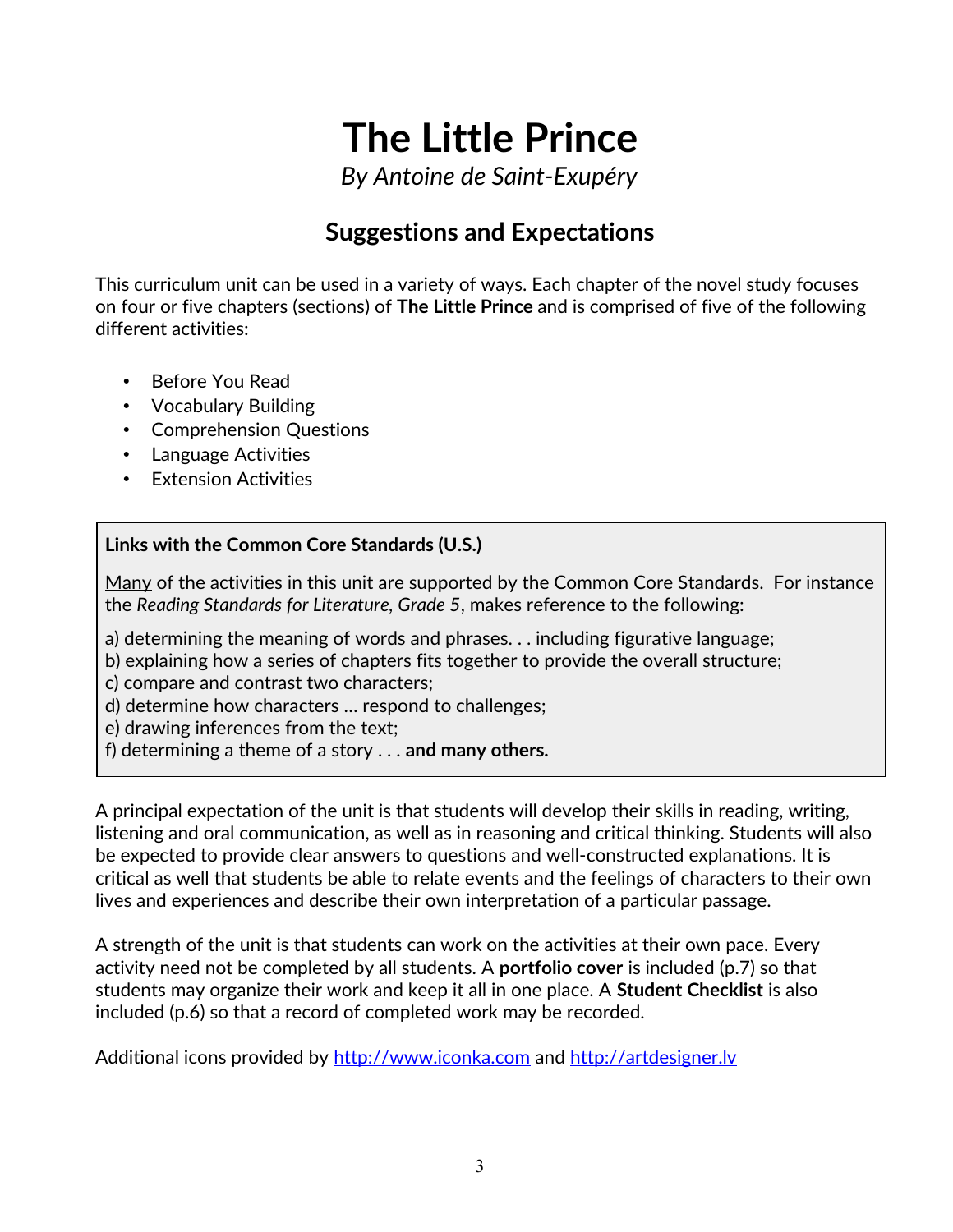*By Antoine de Saint-Exupéry*

## **List of Skills**

### **Vocabulary Development**

- 1. Locating descriptive words/phrases 7. Use of singular/plural nouns
- 2. Listing synonyms/homonyms 8. Listing compound words
- 3. Identifying/creating *alliteration* 9. Identifying parts of speech
- 4. Use of capitals and punctuation 10. Identifying syllables
- 5. Identify *foreshadowing*. 11. Identify/create *similes*
- 6. Identify *personification* 12. Identify anagrams

### **Setting Activities**

1. Summarize the details of a setting

### **Plot Activities**

- 1. Complete a *time line* of events 4. Complete a story pyramid
- 
- 3. Complete Five W's Chart

### **Character Activities**

- 
- 

### **Creative and Critical Thinking**

- 
- 2. Write a newspaper story **7. Write a book review**
- 
- 4. Compare the book and movie. 9. Complete a KWS Chart
- 

### **Art Activities**

- 
- 
- 
- 
- 
- 
- 
- 

- 
- 2. Identify conflict in the story 5. Identify the climax of the novel.
- 1. Determine character traits 3. Relating personal experiences
- 2. Identify the protagonist 4. Compare two characters
- 1. Research projects 6. Write about personal feelings
	-
- 3. Participate in a talk show 8. Complete an Observation Sheet
	-
- 5. Conduct an interview. 10. Write a poem and a short story
- 1. A Storyboard 3. Design a cover for the novel
- 2. Create a collage 4. Create a comic strip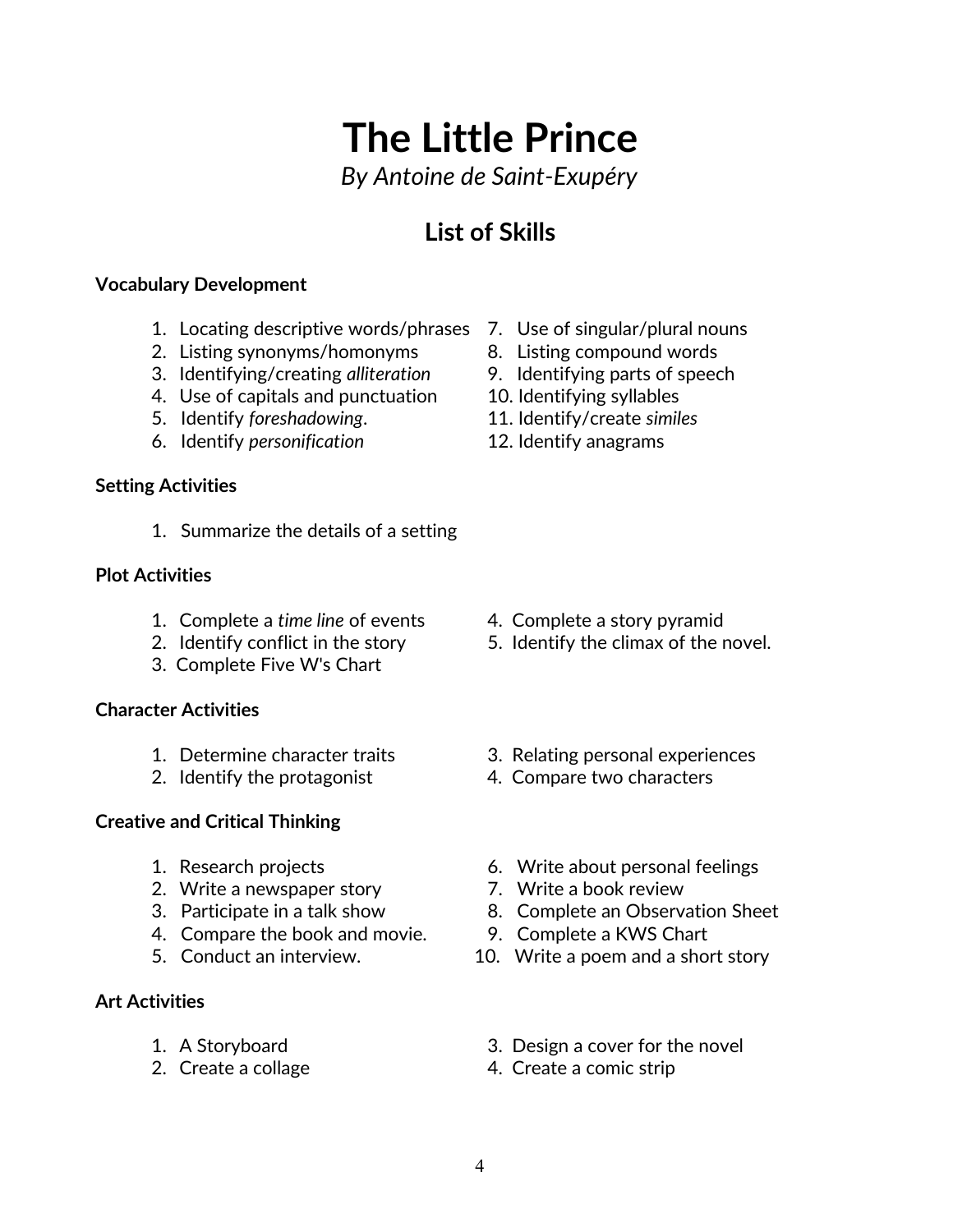*By Antoine de Saint-Exupéry*

### **Synopsis**

 A pilot stranded in the desert awakes one morning to see, standing before him, the most extraordinary little fellow. "Please," asks the stranger, "draw me a sheep." And the pilot realizes that when life's events are too difficult to understand, there is no choice but to succumb to their mysteries. He pulls out a pencil and a paper . . . And thus begins this wise and enchanting fable that, in teaching the secret of what is really important in life, has changed forever the world for its readers. (Publisher – A Harvest Book Harcourt, Inc.)

A complete synopsis and other helpful reviews can be found on the following website: https://en.wikipedia.org/wiki/The\_Little\_Prince

> **Author Biography** *Antoine de Saint-Exupéry*

 **Antoine de Saint-Exupéry**, officially **Antoine Marie Jean-Baptiste Roger, comte de Saint Exupéry** (29 June 1900 – 31 July 1944) was a French aristocrat, writer, poet, and pioneering aviator. He became a laureate of several of France's highest literary awards and also won the U.S. National Book Award. He is best remembered for his novella *The Little Prince* (*Le Petit Prince*) and for his lyrical aviation writings, including *Wind, Sand and Stars* and *Night Flight*.



 Saint-Exupéry was a commercial pilot before World War II, working airmail routes in Europe, Africa and South America. At the

outbreak of war, he joined the French Air Force, flying reconnaissance missions until France's armistice with Germany in 1940. After being demobilized from the *French Air Force*, he traveled to the United States to persuade its government to enter the war against Nazi Germany. Following a 27-month hiatus in North America, during which he wrote three of his most important works, he joined the *Free French Air Force* in North Africa, although he was far past the maximum age for such pilots and in declining health. He disappeared over the Mediterranean on his last assigned reconnaissance mission in July 1944, and is believed to have died at that time. (Courtesy of Wikipedia)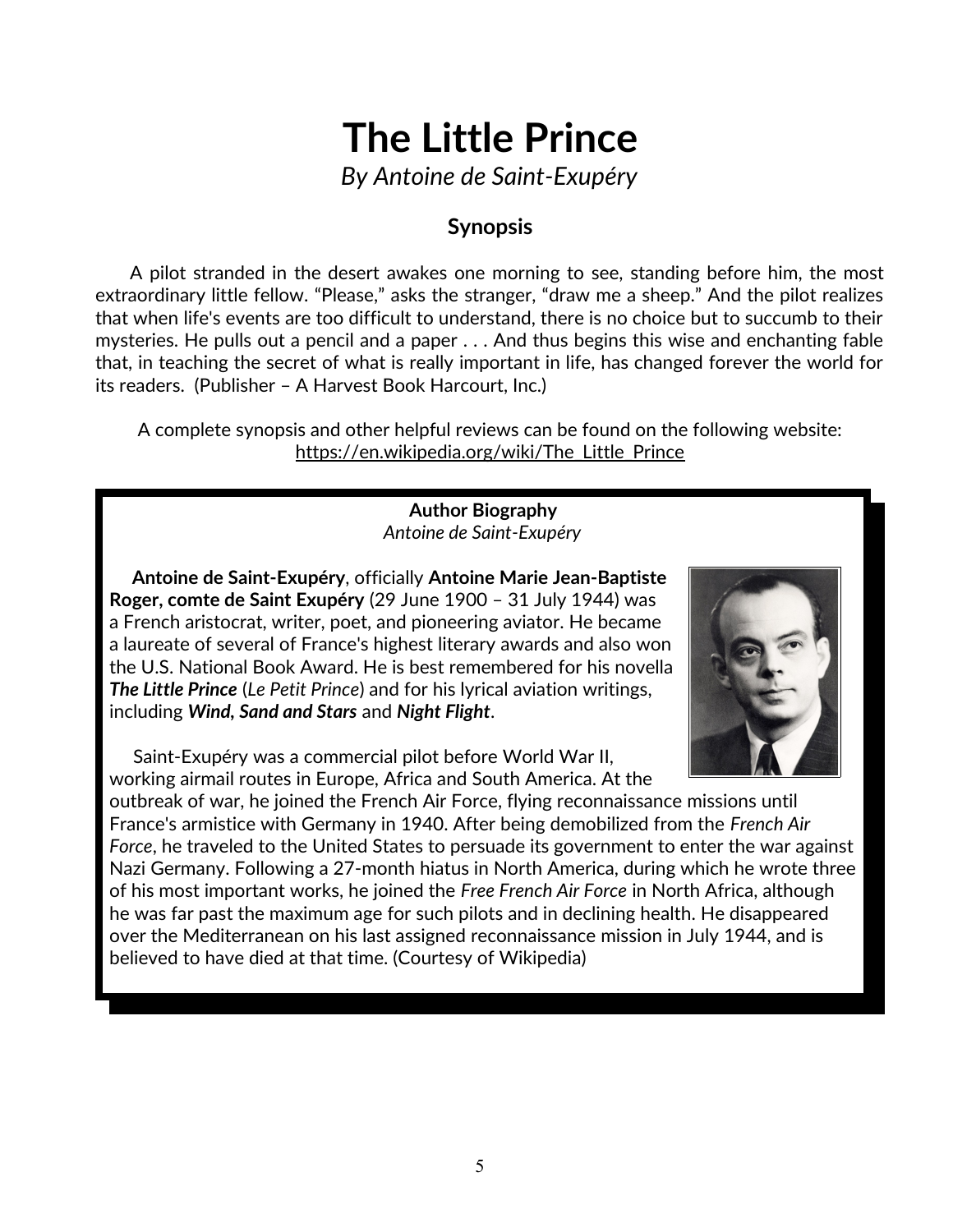*By Antoine de Saint-Exupéry*



**Student Checklist**

Student Name

| Assignment | Grade / Level | Comments |
|------------|---------------|----------|
|            |               |          |
|            |               |          |
|            |               |          |
|            |               |          |
|            |               |          |
|            |               |          |
|            |               |          |
|            |               |          |
|            |               |          |
|            |               |          |
|            |               |          |
|            |               |          |
|            |               |          |
|            |               |          |
|            |               |          |
|            |               |          |
|            |               |          |
|            |               |          |
|            |               |          |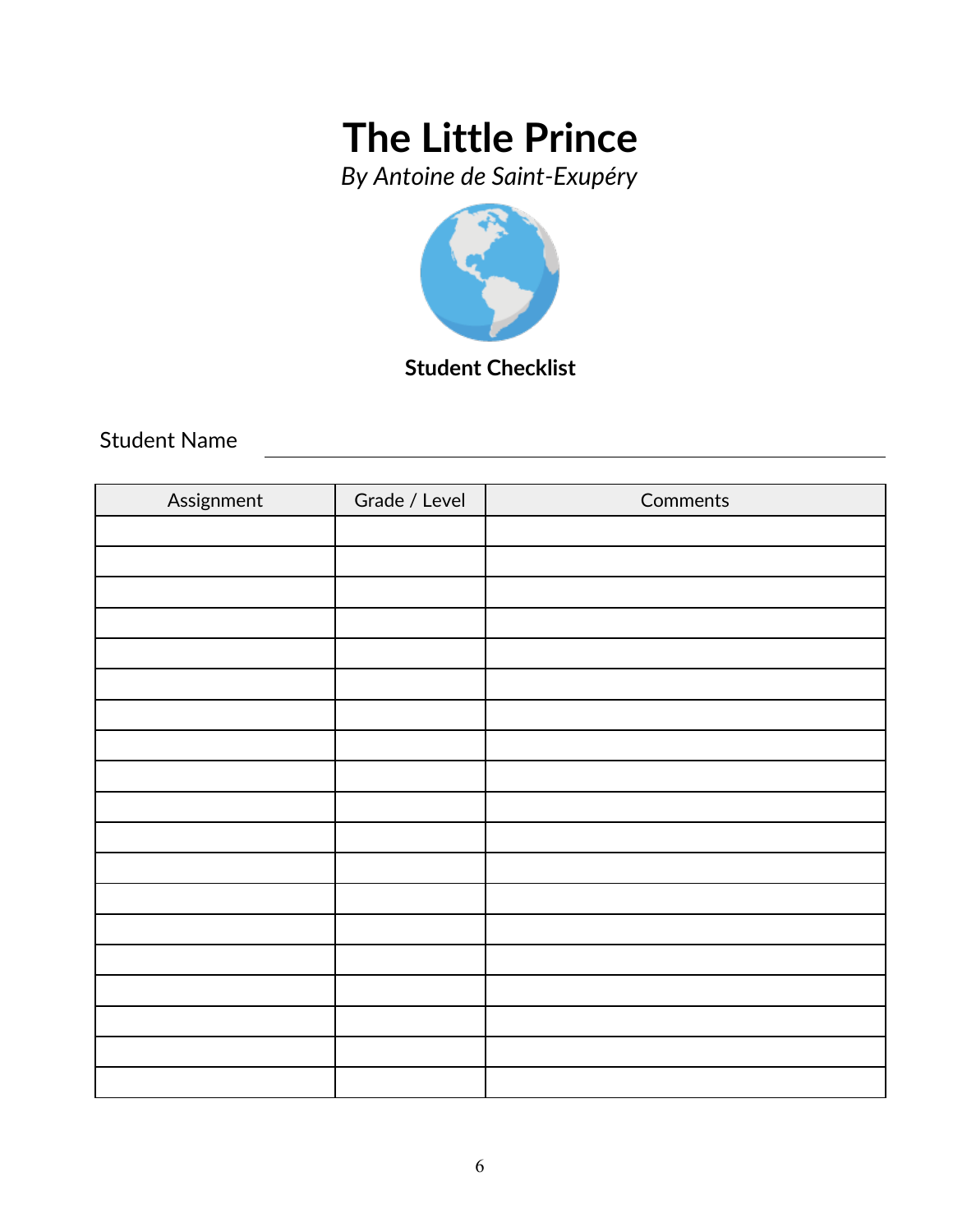

*By Antoine de Saint-Exupéry*

Name: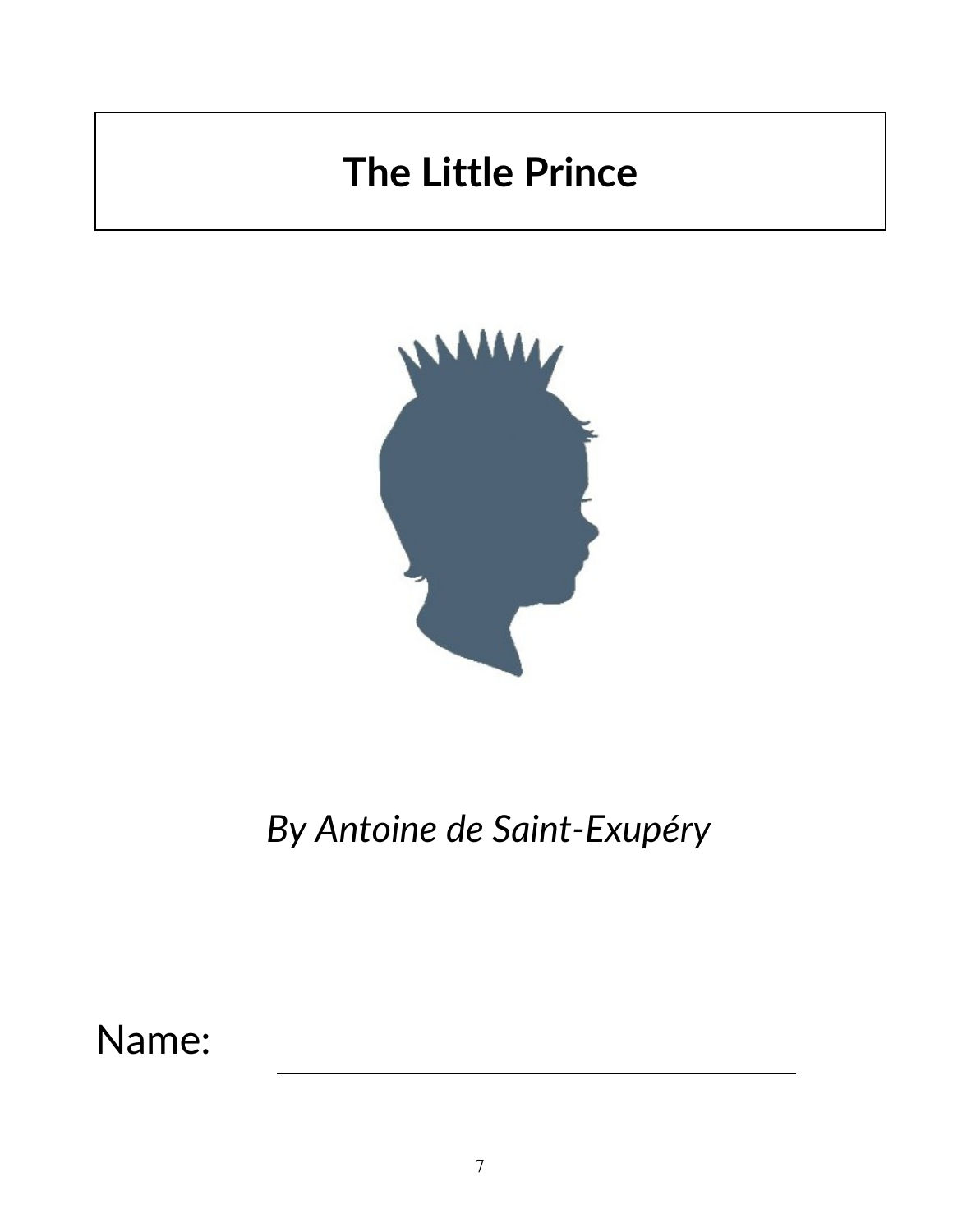*By Antoine de Saint-Exupery*

# **Chapters 1***-***4**



## **Before you read the chapter**:

Briefly predict what you believe the plot-line of *The Little Prince* will be about.

## **Vocabulary:**

Choose a word from the list that means the same or nearly the same as the underlined word(s).

| exclusion  | friendship   | exceptional | intentional |
|------------|--------------|-------------|-------------|
| sensible   | fashioned    | likeness    | wearing     |
| fascinated | presentation | surprised   | seemingly   |

|                | $1$ Grown-ups never understand anything by themselves, and it is<br>exhausting for children to have to make explanations over and over. |
|----------------|-----------------------------------------------------------------------------------------------------------------------------------------|
|                | 2 My grown-up was glad to know such a reasonable person.                                                                                |
| 3 <sup>1</sup> | I saw an extraordinary little fellow staring back at me very seriously.                                                                 |
|                | 4 I was astounded to hear the little fellow answer.                                                                                     |
|                | 5 That's how I made the acquaintance of the little prince.                                                                              |
| 6 <sup>1</sup> | You can imagine how intrigued I was by this hint about 'other plants'.                                                                  |
|                | 7 The astronomer repeated his demonstration in 1920, wearing a very<br>elegant suit. And this time everyone believed him.               |
|                | 8 One drawing works, and the next no longer bears any resemblance.                                                                      |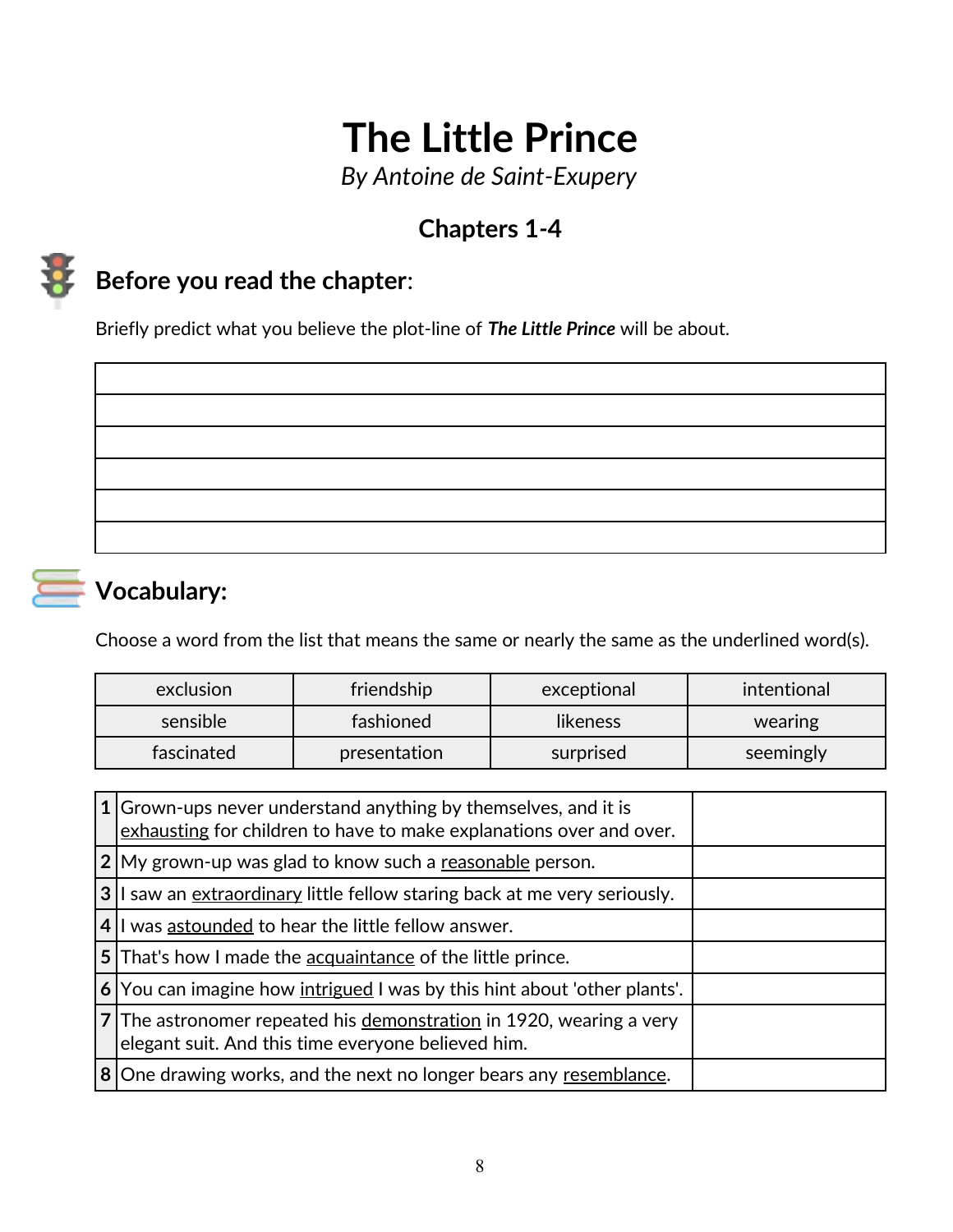

1. What strange image did the narrator see in a book entitled *True Stories From Nature*.

2. What career did the narrator give up in order to become a pilot?

3. Briefly describe the experiment the narrator used on those who seemed 'clear-sighted'.

4. Why did the little prince reject the narrator's first three drawings of the sheep?

| <b>First Sheep</b> |  |
|--------------------|--|
| Second Sheep       |  |
| Third Sheep        |  |

b. What did the narrator end up drawing for the little prince as a result?

 5. What do you think the narrator meant when he made the following statement: *"On making his discovery, the astronomer has presented it to the International Astronomical Congress, in a great demonstration. But he was in Turkish costume, and so nobody would believe what he said. Grown-ups are like that ..."*

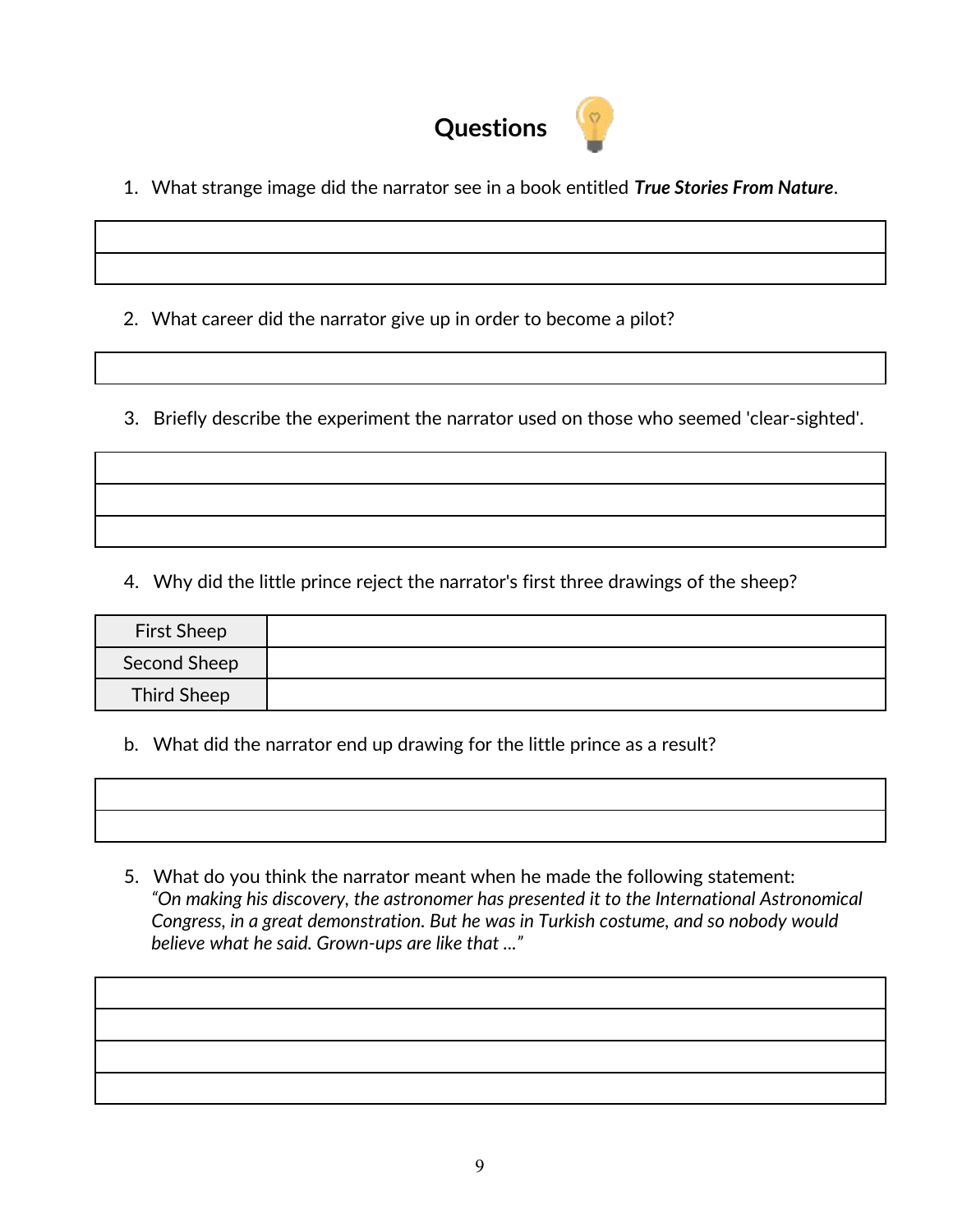# **Language Activity**



**A**. Many authors enjoy using **alliteration –** a literary device where the author repeats the same sound at the beginning of several words. Here's an example of an alliteration: ". . . **s**creaming, **s**hrieking, **s**houting, **s**creeching about **s**omething **s**cary."



Using your imagination, create your own examples of **alliteration** from the following topics. Each example must contain a minimum of three words.

| The sounds of an airplane.     |  |
|--------------------------------|--|
| The appearance of a desert.    |  |
| One from your own imagination. |  |

**B.** Find nine singular nouns in these chapters and write the plural of each noun in the columns below. Careful – you may wish to consult a dictionary for some of these words.

| <b>Singular Noun</b> | <b>Plural Noun</b> |
|----------------------|--------------------|
| Child                | Children           |
|                      |                    |
|                      |                    |
|                      |                    |
|                      |                    |
|                      |                    |
|                      |                    |
|                      |                    |
|                      |                    |
|                      |                    |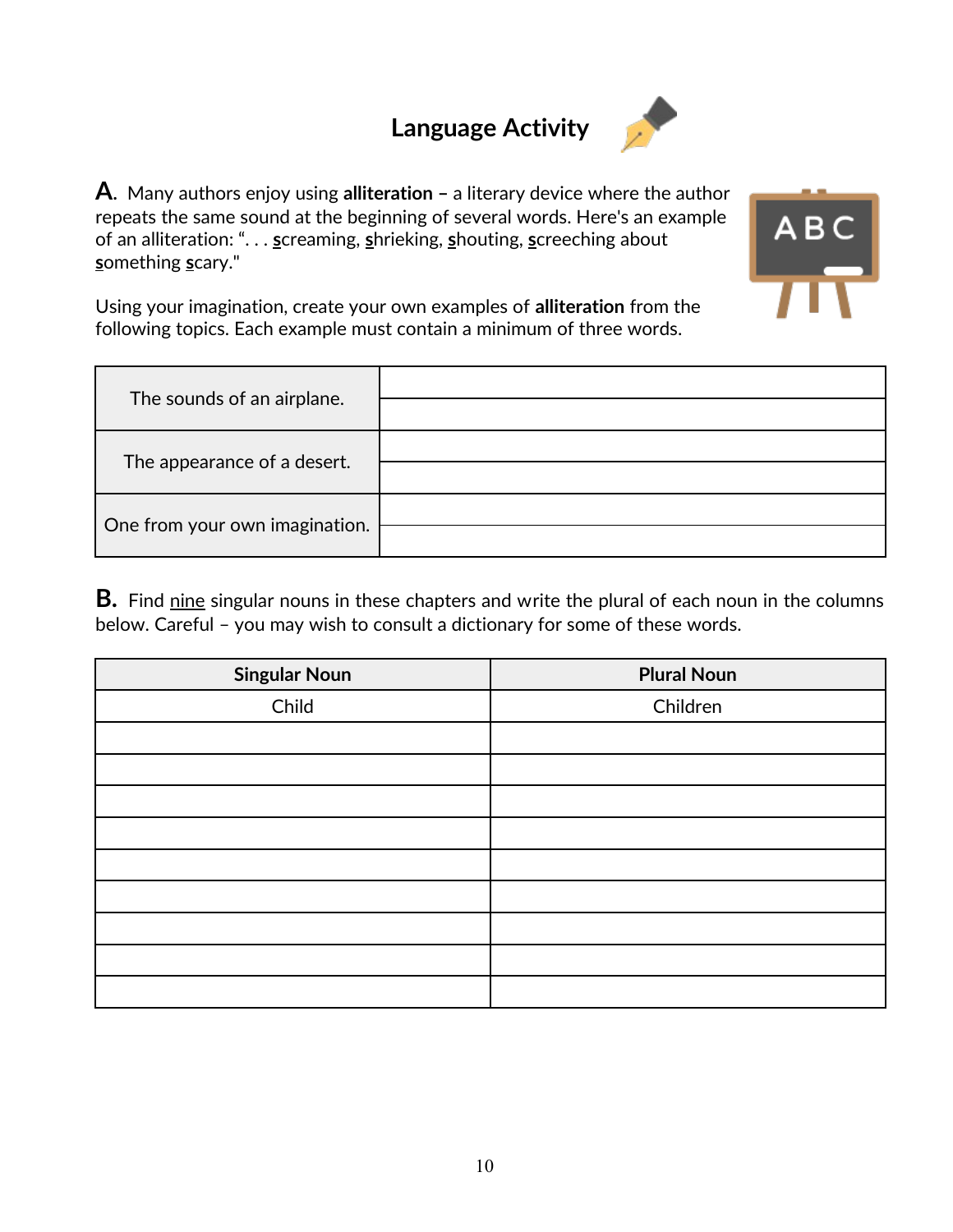## **C. Homonyms**

Homonyms are words which sound the same but have different meanings. An example is *seed* and *cede*. These chapters feature words which are examples of homonyms. In the chart below, create sentences which show the meaning of each set of homonyms.

#### **Example 1**

| Homonyms Sentence |  |
|-------------------|--|
| $ 1.$ Gait        |  |
| $ 2.$ Gate        |  |

#### **Example 2**

| Homonyms Sentence |  |
|-------------------|--|
| 1. Plain          |  |
| $ 2.$ Plane       |  |

**D.** Find ten words in Chapters 1 - 4 that being with the letter 'L' and have no less than six characters. Once you have completed your list, arrange them in alphabetical order.

| <b>Words</b> | <b>Alphabetical Order</b> |
|--------------|---------------------------|
|              |                           |
|              |                           |
|              |                           |
|              |                           |
|              |                           |
|              |                           |
|              |                           |
|              |                           |
|              |                           |
|              |                           |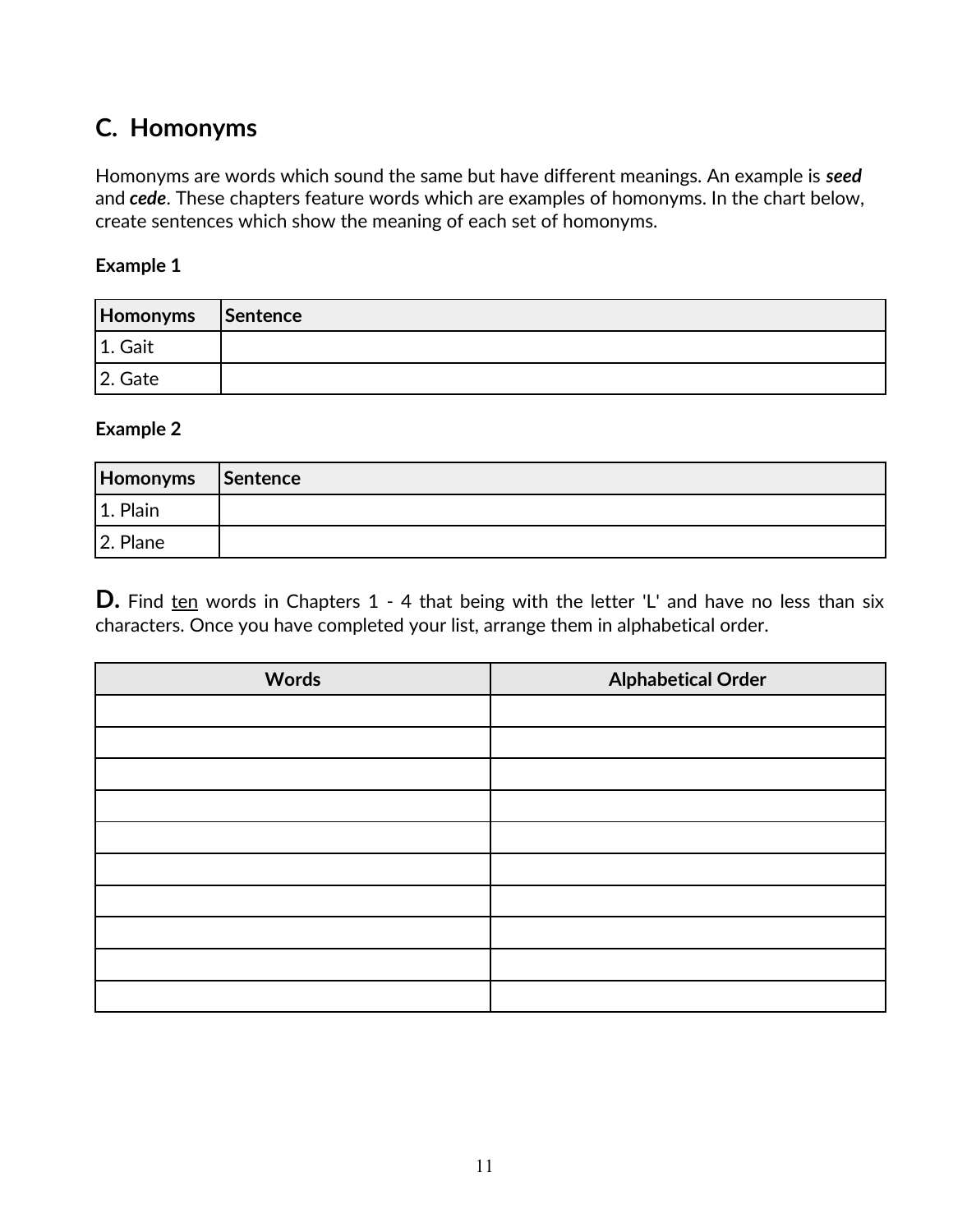## **E. The Eight Parts of Speech**

Find at least two examples of each of the eight parts of speech from these chapters and list them in the appropriate section of the chart below.



| Interjections       |  |
|---------------------|--|
|                     |  |
| <b>Nouns</b>        |  |
|                     |  |
| <b>Pronouns</b>     |  |
|                     |  |
| Conjunctions        |  |
|                     |  |
| <b>Prepositions</b> |  |
|                     |  |
| <b>Adjectives</b>   |  |
|                     |  |
| Adverbs             |  |
|                     |  |
| Verbs               |  |
|                     |  |